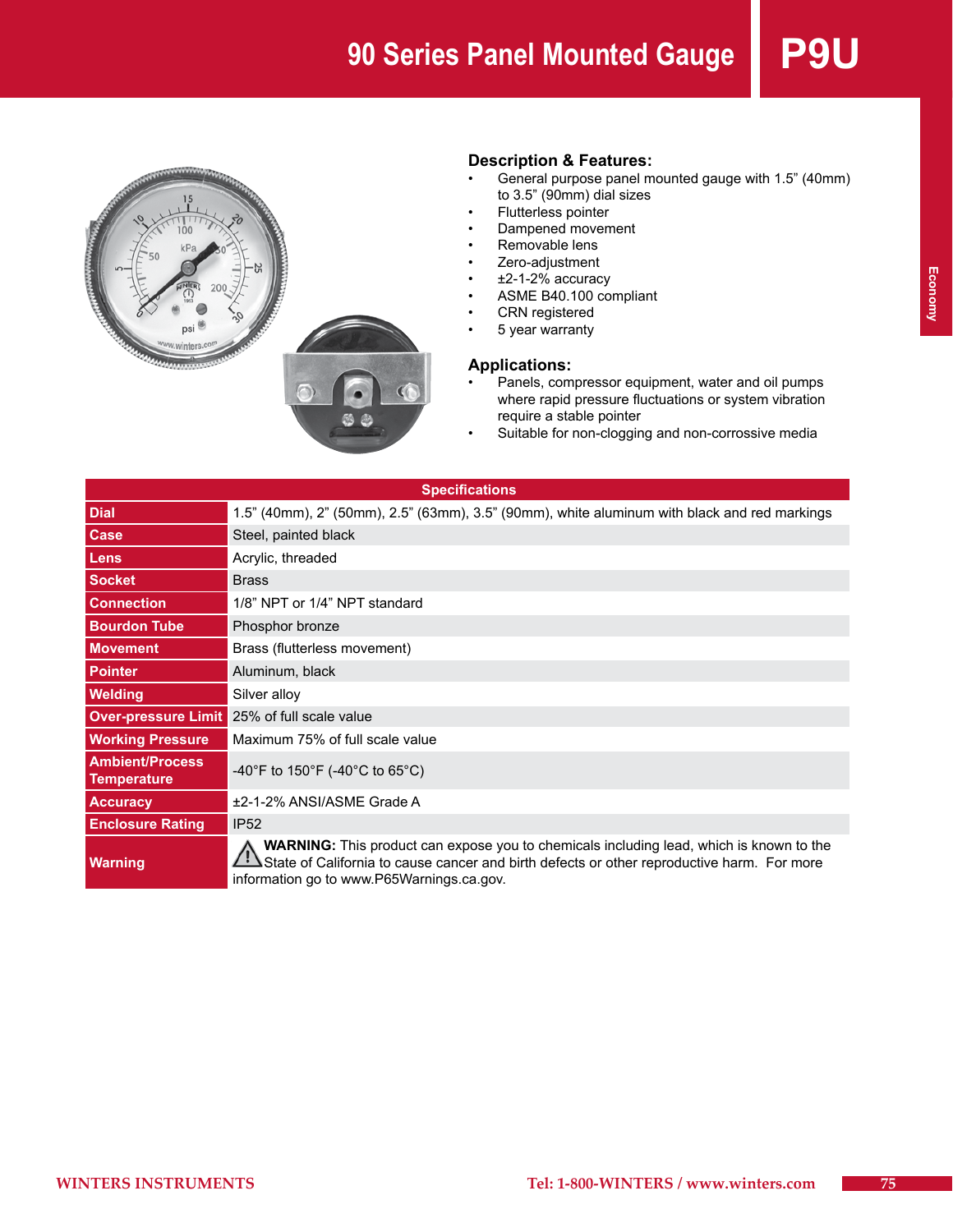| <b>Dial Size</b>     | $1.5"$ (40mm)  | $2"$ (50mm)        |                    | (63mm)<br>2.5"    | 3.5"<br>(90mm)    |
|----------------------|----------------|--------------------|--------------------|-------------------|-------------------|
| <b>Connection</b>    | 1/8" Back (CB) | $1/8$ " Back (CB)  | 1/4" Back (CB)     | 1/4" Back (CB)    | $1/4$ " Back (CB) |
| <b>Panel Cut-out</b> | $1.69"$ (43mm) | 2.11"<br>(53.5mm)  | 2.11"<br>(53.5mm)  | 2.66"<br>(67.5mm) | 3.68"<br>(93.5mm) |
| Overall O.D.         | 1.85" (47.7mm) | 2.27"<br>(57.9mm   | 2.27"<br>(57.9mm)  | 2.82"<br>(71.9mm) | $3.94"$ (98.9mm)  |
| 30" Hg Vac/kPa       | P9U901397UC    | P9U901424UC        | P9U901428UC        | P9U901431UC       | P9U901455UC       |
| 30"/0/15 psi/kPa     |                |                    |                    |                   |                   |
| 30"/0/30 psi/kPa     |                |                    |                    |                   |                   |
| 30"/0/60 psi/kPa     |                |                    |                    |                   |                   |
| 30"/0/100 psi/kPa    |                |                    |                    |                   |                   |
| 0/15 psi/kPa         | P9U901399UC    | P9U901425UC        | P9U901429UC        | P9U901436UC       | P9U901464UC       |
| 0/30 psi/kPa         | P9U901400UC    | P9U901402UC        | P9U901403UC        | P9U901437UC       | P9U901456UC       |
| 0/60 psi/kPa         | P9U901401UC    | P9U901404UC        | P9U901405UC        | P9U901438UC       | P9U901457UC       |
| 0/100 psi/kPa        | P9U901420UC    | <b>P9U901406UC</b> | <b>P9U901407UC</b> | P9U901439UC       | P9U901458UC       |
| 0/160 psi/kPa        | P9U901421UC    | <b>P9U901408UC</b> | P9U901409UC        | P9U901440UC       | P9U901459UC       |
| 0/200 psi/kPa        | P9U901422UC    | <b>P9U901426UC</b> | P9U901410UC        | P9U901441UC       | P9U901460UC       |
| 0/300 psi/kPa        | P9U901423UC    | P9U901427UC        | P9U901411UC        | P9U901442UC       | P9U901461UC       |
| 0/400 psi/kPa        | P9U901443UC    | P9U901445UC        | P9U901447UC        | P9U901453UC       | P9U901462UC       |
| 0/600 psi/kPa        | P9U901444UC    | P9U901446UC        | P9U901448UC        | P9U901454UC       | P9U901463UC       |

### **Order Codes (products in bold are normally stock in North America)**

Other ranges and connection sizes available upon request. For scale change, refer to How to Order Guide for scale codes.

# **1.5" Back Connection with U-Clamp**



#### **2" Back Connection with U-Clamp**